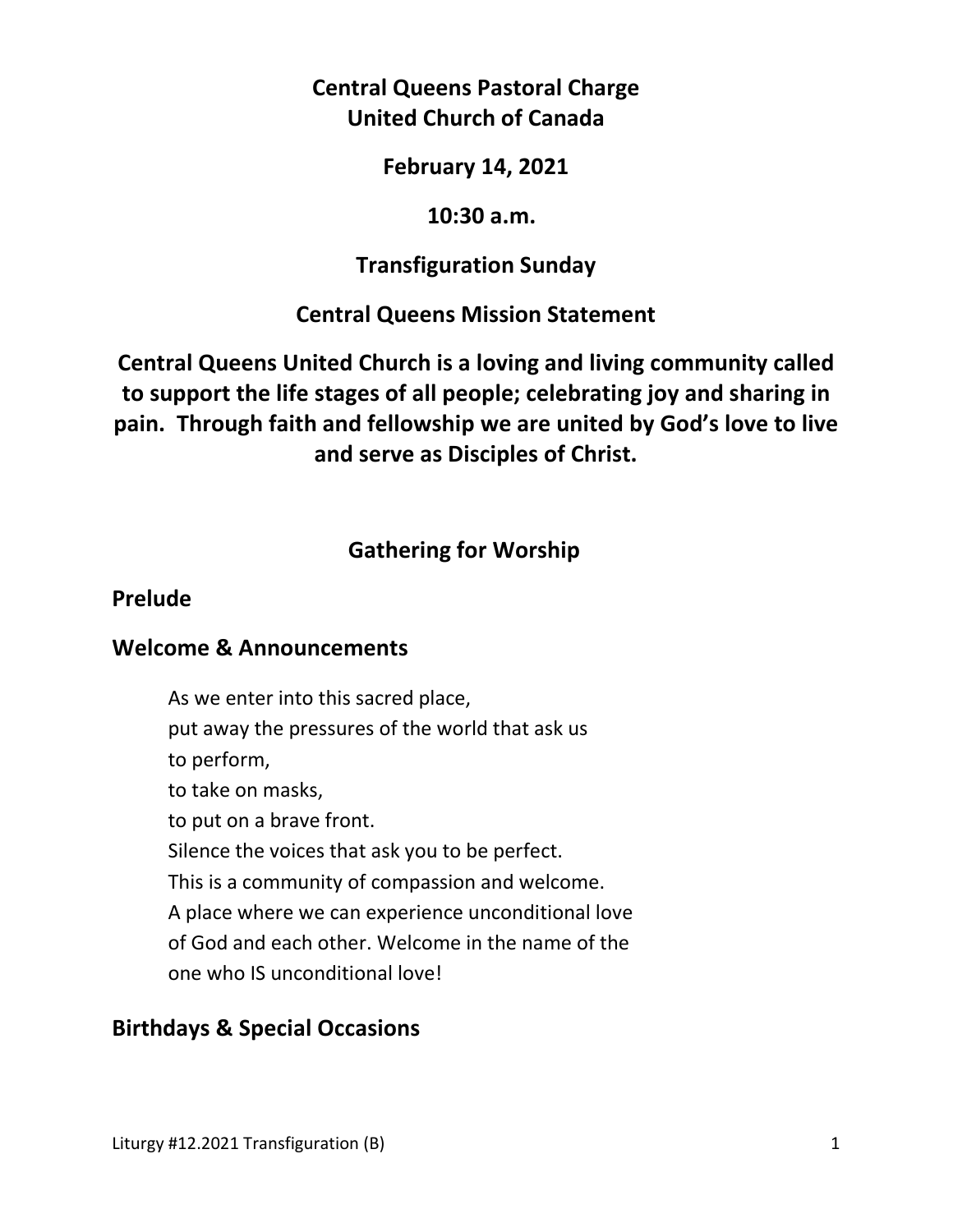# **Lighting of the Christ Candle**

Once there was someone who said such amazing things and did such wonderful things that people began to follow him. But they didn't know who he was. So one day they simply had to ask him, "Who are you?" He replied, "I am the Light."

## **Quiet Preparation for Worship**

## **Bible Presentation**

| *Introit | "Come All You People" | MV #2 X2 |  |
|----------|-----------------------|----------|--|
|          |                       |          |  |

# **\*Call to Worship**

 Gathering in this sacred place we anticipate new wonders each week.

# **Wherever two or three are gathered to worship, a holy spirit is present.**

 Open our eyes to witness the fantastic love and wondrous joy waiting to be revealed, even this day, even in this place.

 **We will want to linger and camp in this sanctuary but when we leave today may our hearts be open to all the wonders of God's beautiful world.** 

# **\*Hymn** "Creator God You Gave Us Life" MV #27

## **Prayer of Approach**

 Holy One, on mountaintops and valley floors

Liturgy #12.2021 Transfiguration (B) 2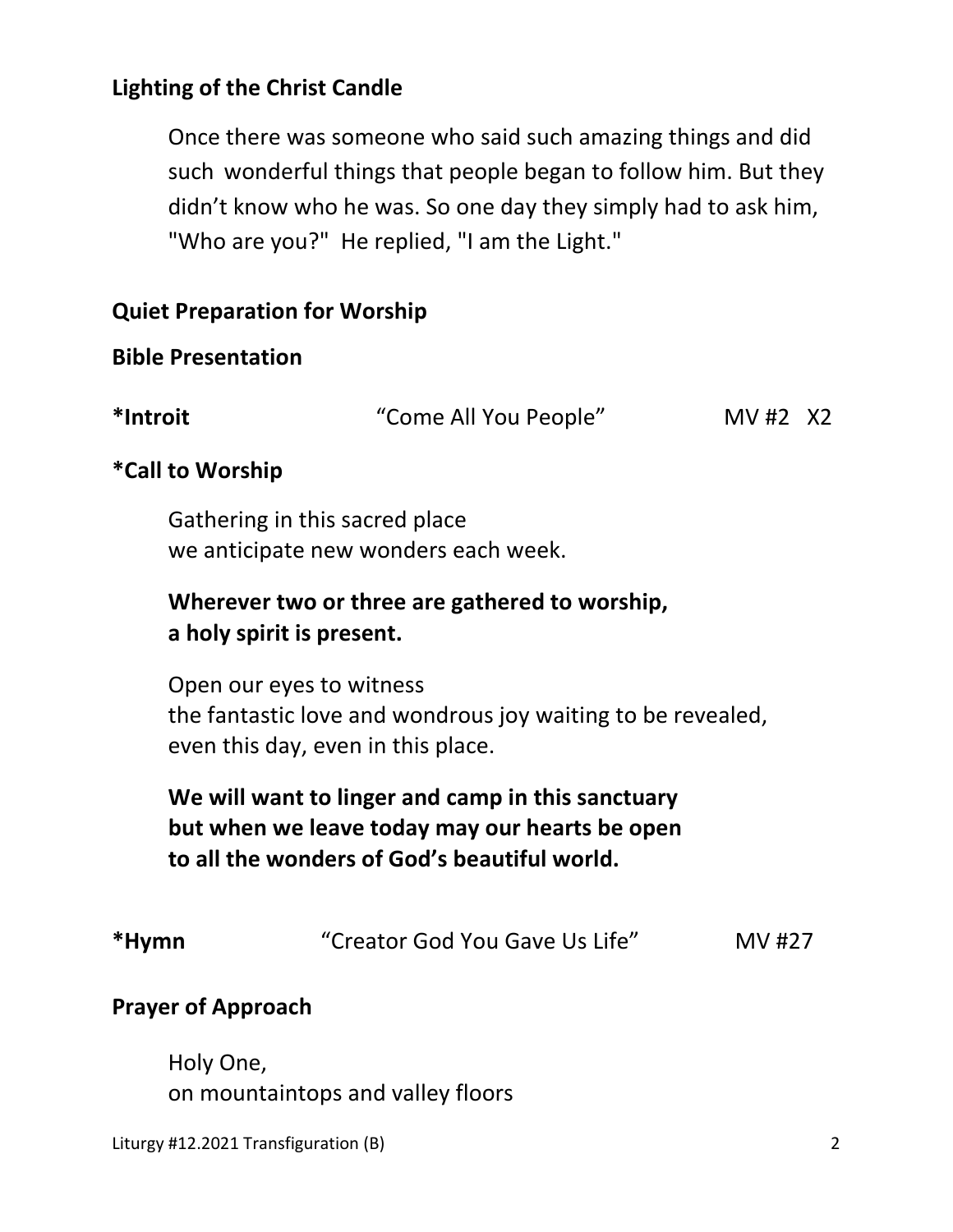you reveal to us the light of your love. Our hearts desire is to bask in the amazing beauty of the divine presence. With each encounter we are changed and transformed. Help us, O God, to live our lives as a reflection of divine beauty. May we walk among our siblings and friends as a blessing, bearing light into dark places, hope to displace despair, and love that casts out hate. Our world is hurting; enable us to draw new to you in worship, equipped for the world that is waiting...

*With Jesus, we share in the ancient prayer…* 

## **Lord's Prayer**

| as it is in heaven.<br>for ever and ever.<br>Amen. | Our Father, who art in heaven,<br>hallowed be thy name.<br>Thy Kingdom come,<br>thy will be done on earth,<br>Give us this day our daily bread;<br>and forgive us our trespasses,<br>as we forgive those who trespass against us;<br>and lead us not into temptation,<br>but deliver us from evil.<br>For thine is the kingdom,<br>the power, and the glory, |                 |
|----------------------------------------------------|--------------------------------------------------------------------------------------------------------------------------------------------------------------------------------------------------------------------------------------------------------------------------------------------------------------------------------------------------------------|-----------------|
| Psalm 50:1-6                                       | God summons the earth                                                                                                                                                                                                                                                                                                                                        | <b>VU #775</b>  |
| *Hymn                                              | "This Is God's Wondrous World"                                                                                                                                                                                                                                                                                                                               | VU #296 vv. 1,2 |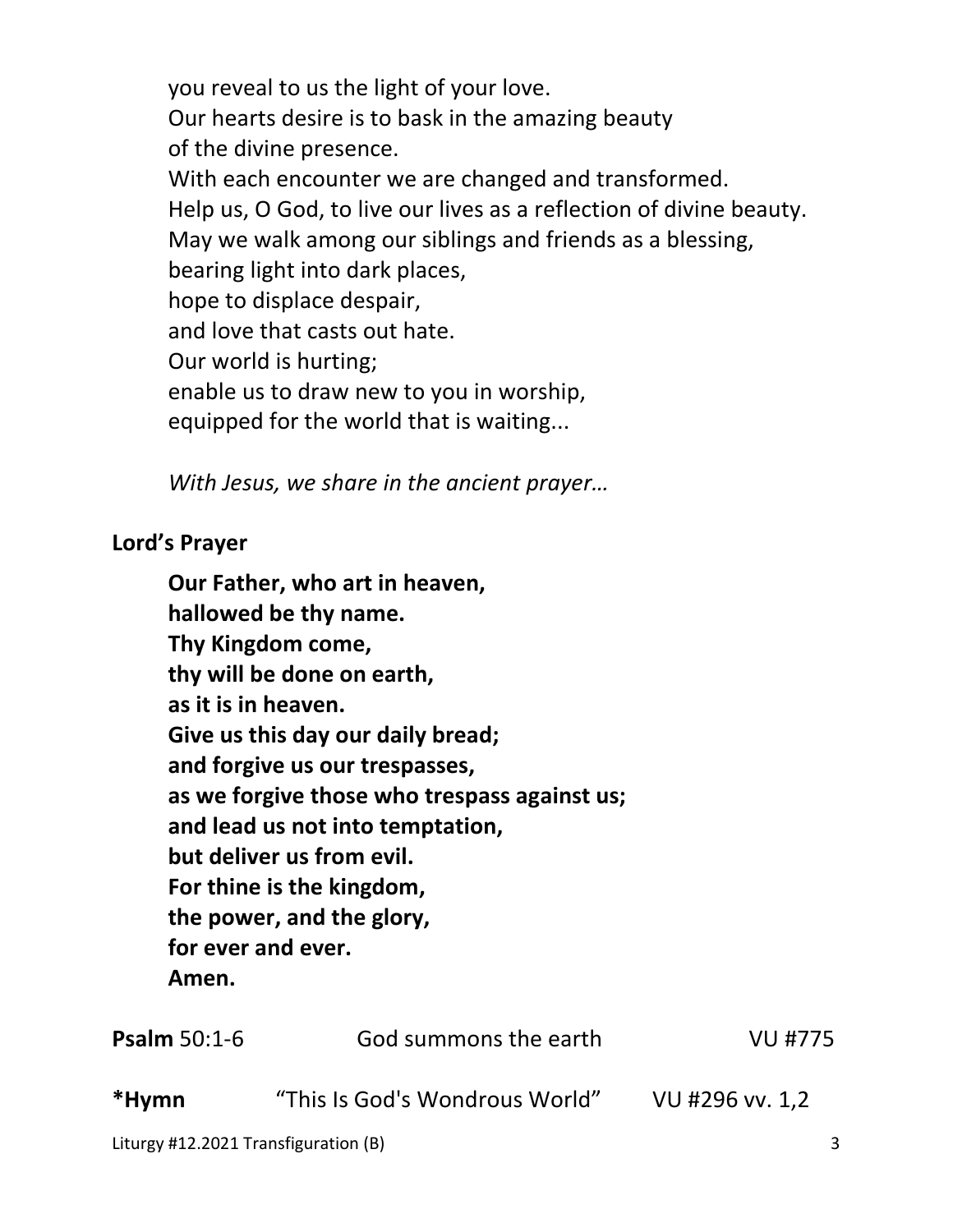**All God's Children** 

## **Presentation of Our Gifts**

## **Offertory Invitation**

 St. Valentine's Day reminds us of the transforming power love has in many lives. Gifts we offer to God from the heart also transform lives. Let your offering today express your love for God and God's love for the world in Christ Jesus.

**Offertory** "You Work, O God, Needs Many Hands" VU #537

## **\*Presentation of Offering**

#### **\*Offertory Prayer**

**God of life and love, receive our gifts as tokens of our love. Bless them so they strengthen the ministries of love we undertake in Jesus' name. May our lives shine with hope in these difficult days of wintertime, as we wait for healing and renewal through Christ our Lord. Amen.** 

## **Listening for the Word**

#### **Sacred Readings**

## **2 Kings 2:1-12**

 Now when the LORD was about to take Elijah up to heaven by a whirlwind, Elijah and Elisha were on their way from Gilgal. Elijah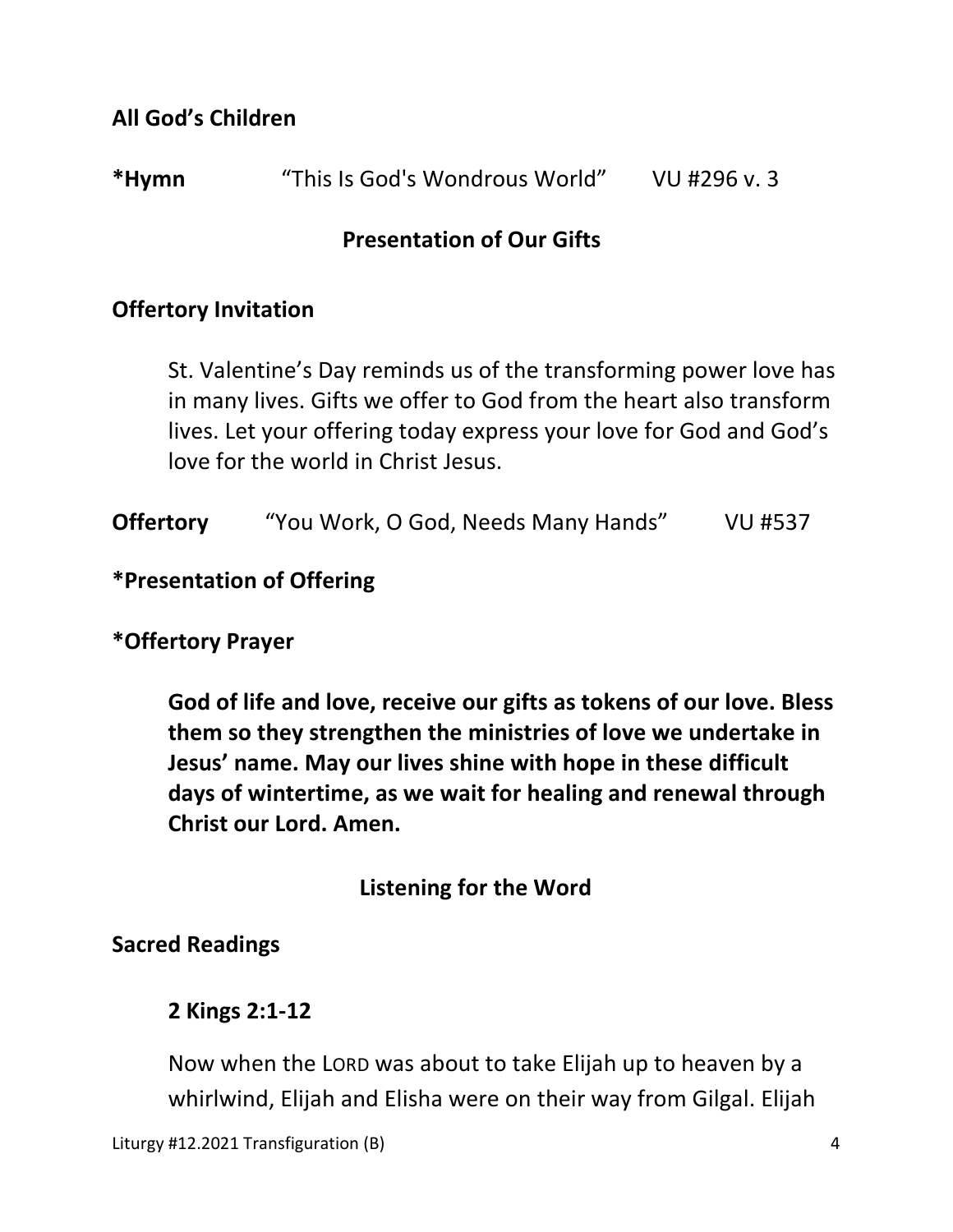said to Elisha, "Stay here; for the LORD has sent me as far as Bethel." But Elisha said, "As the LORD lives, and as you yourself live, I will not leave you." So they went down to Bethel. The company of prophets who were in Bethel came out to Elisha, and said to him, "Do you know that today the LORD will take your master away from you?" And he said, "Yes, I know; keep silent."

Elijah said to him, "Elisha, stay here; for the LORD has sent me to Jericho." But he said, "As the LORD lives, and as you yourself live, I will not leave you." So they came to Jericho. The company of prophets who were at Jericho drew near to Elisha, and said to him, "Do you know that today the LORD will take your master away from you?" And he answered, "Yes, I know; be silent."

Then Elijah said to him, "Stay here; for the LORD has sent me to the Jordan." But he said, "As the LORD lives, and as you yourself live, I will not leave you." So the two of them went on. Fifty men of the company of prophets also went, and stood at some distance from them, as they both were standing by the Jordan. Then Elijah took his mantle and rolled it up, and struck the water; the water was parted to the one side and to the other, until the two of them crossed on dry ground.

When they had crossed, Elijah said to Elisha, "Tell me what I may do for you, before I am taken from you." Elisha said, "Please let me inherit a double share of your spirit." He responded, "You have asked a hard thing; yet, if you see me as I am being taken from you, it will be granted you; if not, it will not." As they continued walking and talking, a chariot of fire and horses of fire separated the two of them, and Elijah ascended in a whirlwind into heaven. Elisha kept watching and crying out, "Father,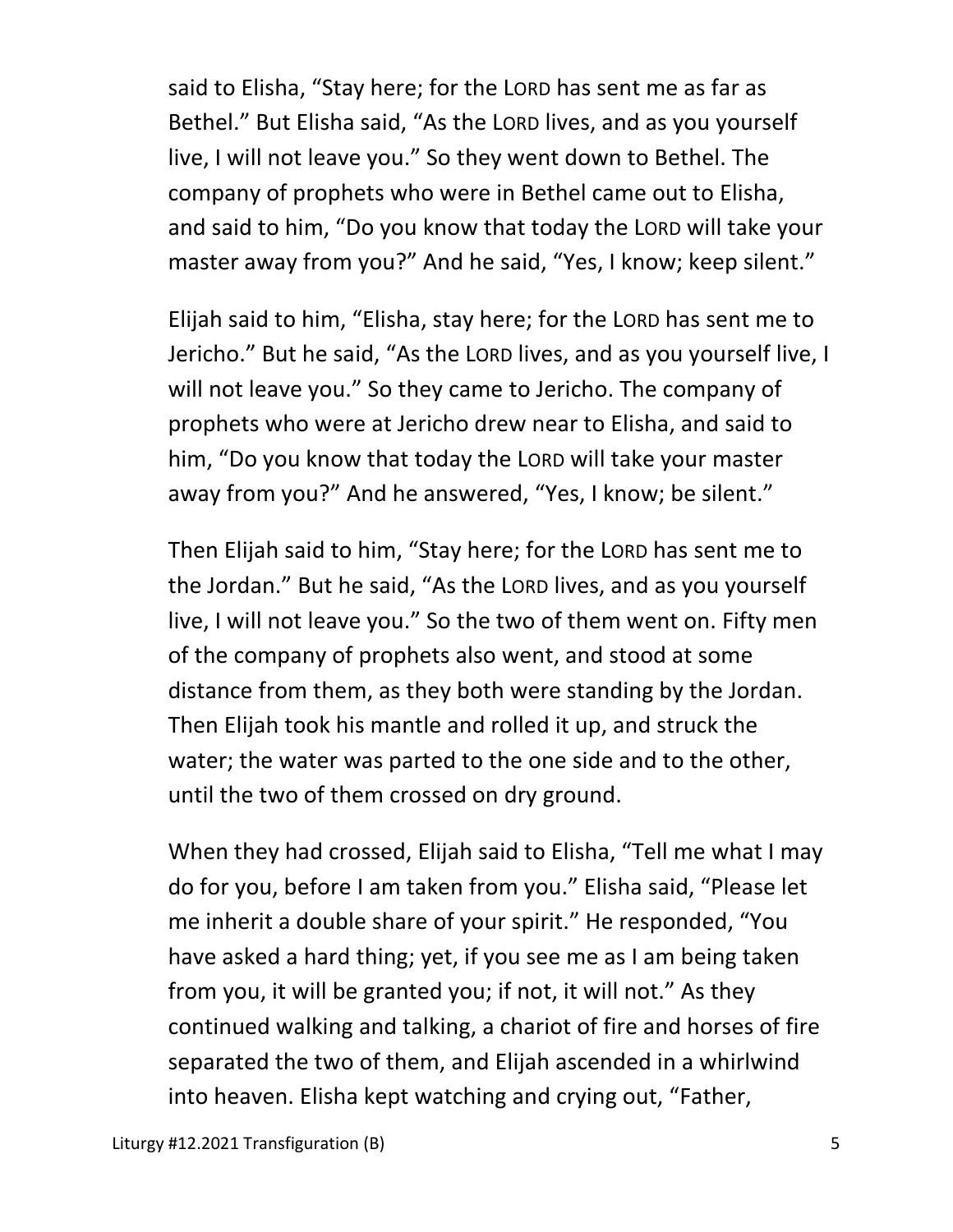father! The chariots of Israel and its horsemen!" But when he could no longer see him, he grasped his own clothes and tore them in two pieces.

#### **Mark 9:2-9**

Six days later, Jesus took with him Peter and James and John, and led them up a high mountain apart, by themselves. And he was transfigured before them, and his clothes became dazzling white, such as no one on earth could bleach them. And there appeared to them Elijah with Moses, who were talking with Jesus. Then Peter said to Jesus, "Rabbi, it is good for us to be here; let us make three dwellings, one for you, one for Moses, and one for Elijah." He did not know what to say, for they were terrified. Then a cloud overshadowed them, and from the cloud there came a voice, "This is my Son, the Beloved; listen to him!" Suddenly when they looked around, they saw no one with them anymore, but only Jesus. As they were coming down the mountain, he ordered them to tell no one about what they had seen, until after the Son of Man had risen from the dead.

#### **Anthem**

#### **Sermon**

#### **Responding to the Word**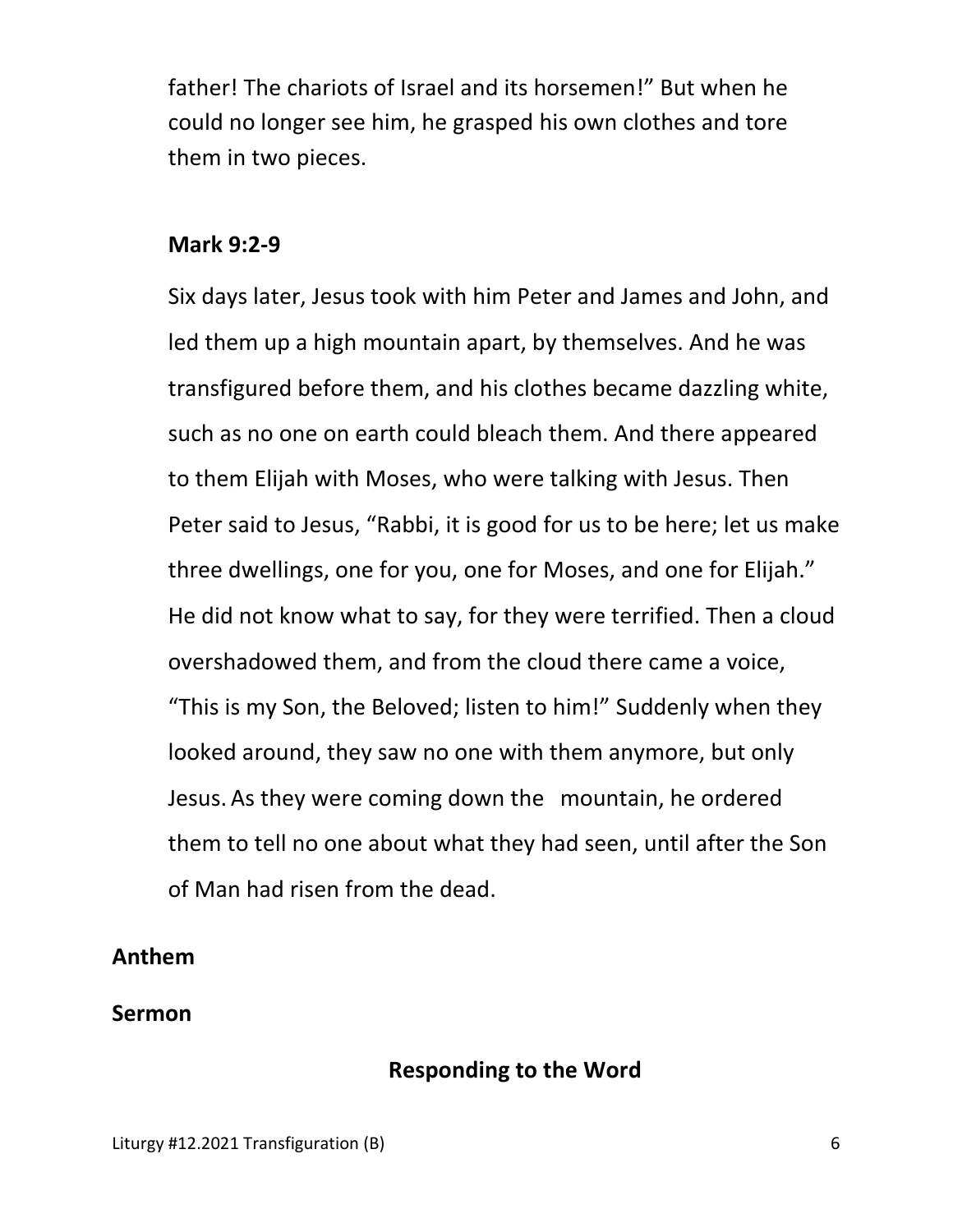## **Pastoral Prayer**

God of life, God of love:

 You created us and set us in relationship with each other in families and neighbourhoods, communities and countries, cultures and nations.

 We give you thanks for all the supportive relationships which bring meaning and encouragement to our lives, and have meant so much in times of isolation. Help us contribute what we can to sustain the wellbeing of our community for all who call it home.

 God, in your mercy,  **Hear our prayer.** 

God of our faith and our future,

 there are so many pressures on homes and families today. Draw near to those who are struggling in economic difficulty and those burdened by the challenges to health and happiness this winter.

 Work with parents and children, married partners, and next-door neighbours who face conflict their relationships to create solutions that express mutual respect and resolve tension. Help our congregation support families, whatever their size or situation, as well as people living on their own, to know your love.

 God, in your mercy,  **Hear our prayer.** 

 God of mercy and forgiveness, You call us to live together in peace and unity.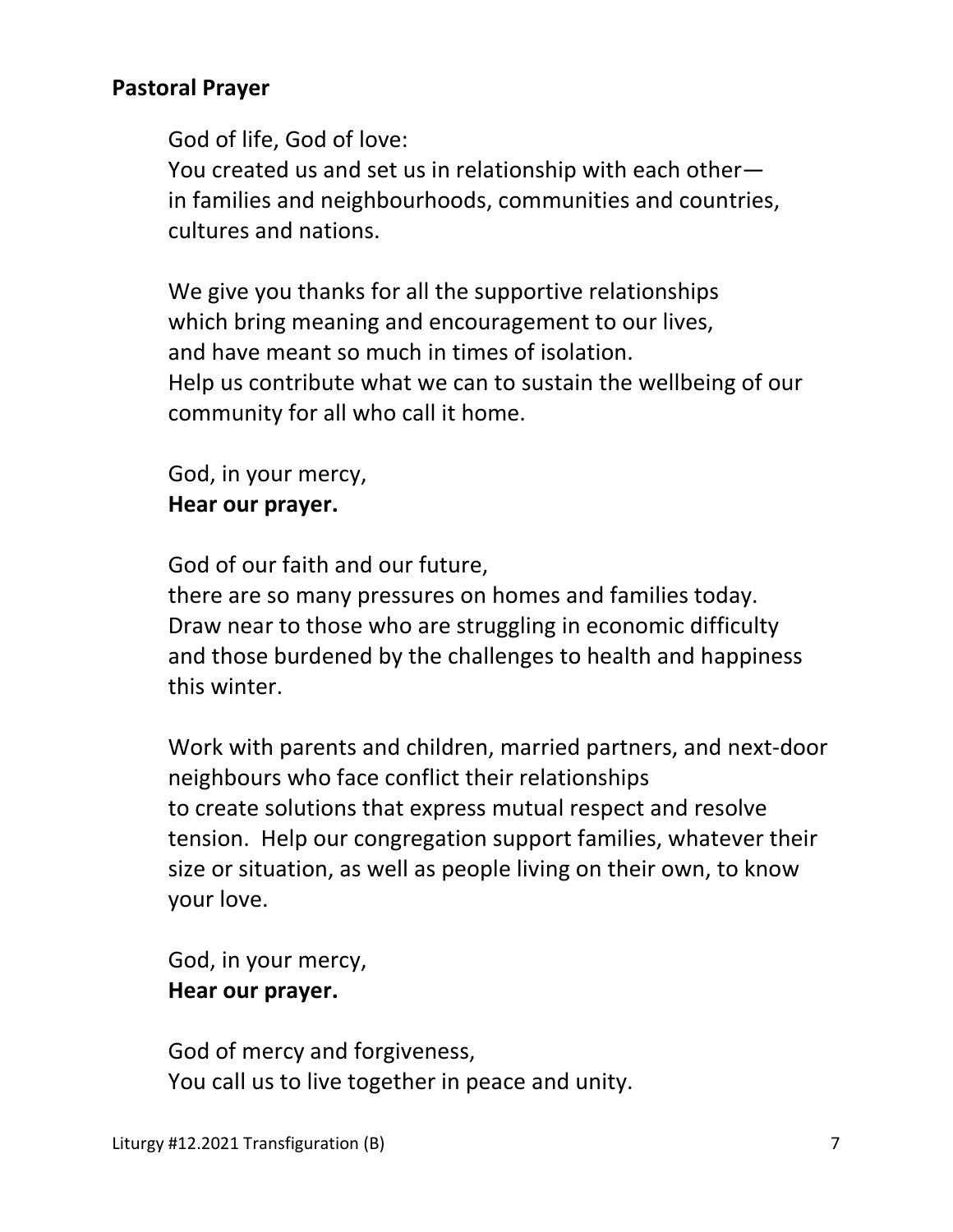We pray for our neighbourhoods and our nation. Where people are divided and bitterness turns into resentment, show us how to work for reconciliation. As the pandemic stretches on,

 we pray for all those whose skill and dedication is needed to support our common life.

 Wherever we can, may we offer words of encouragement and appreciation so others know how much they matter to you and to us all.

 God, in your mercy,  **Hear our prayer.** 

 Today we give thanks for our church family and for the years of worship and witness offered here. So much has changed for us over these past few months and we pray you will bless our leaders who have to think carefully and creatively so congregational life continues.

 We remember those of our number in need of your special attention today…

# *(Silence)*

 Guide us all with your wisdom and insight so we may find ways to reach out to each other in support and friendship. Open our eyes to opportunities to reach out beyond our own fellowship as agents of your healing and hope for we offer ourselves to you in Jesus' name. Amen.

**\*Hymn** "Spirit God, Be Our Breath" MV #150